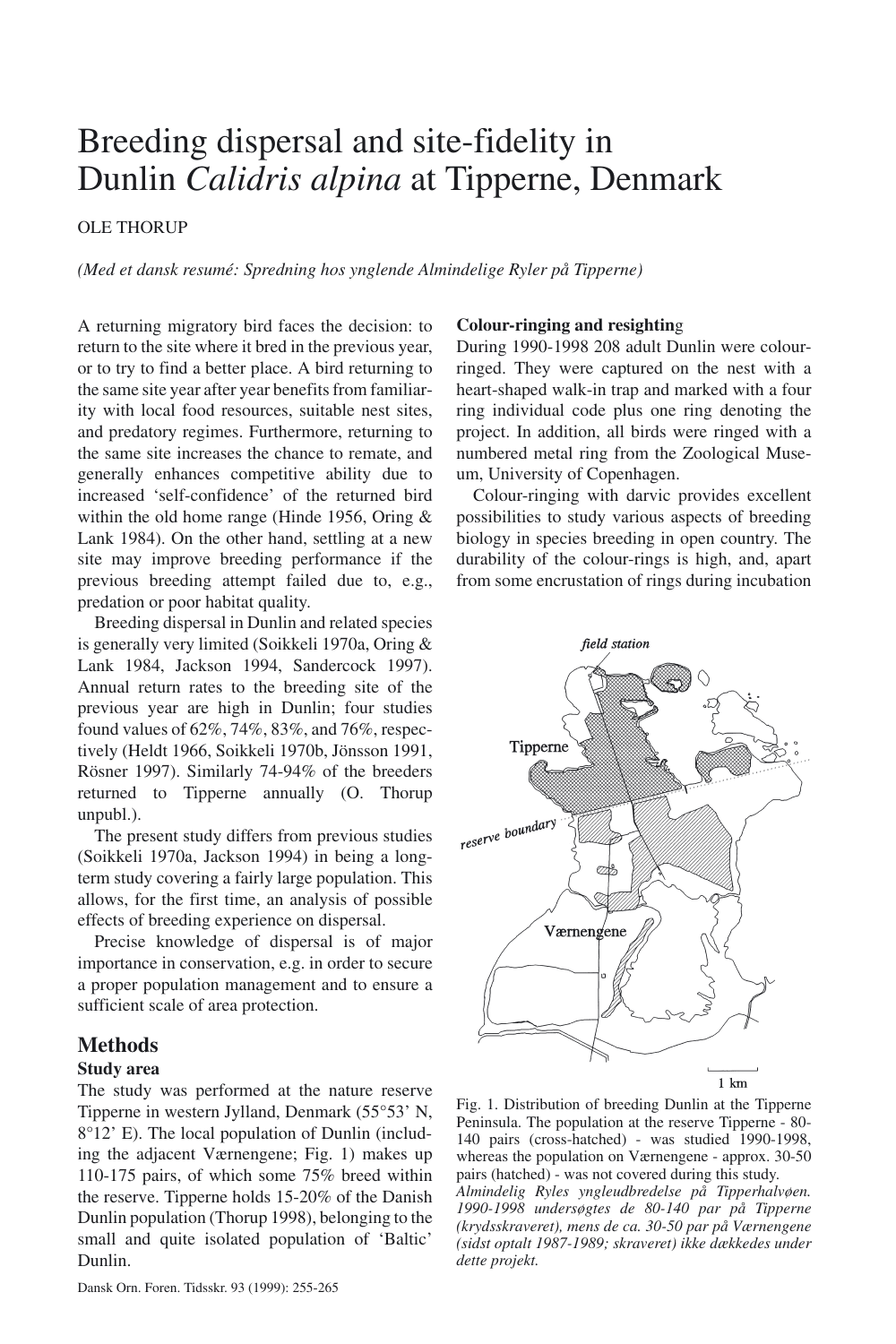

Fig. 2. Distribution of 418 observed individually marked Dunlins with localized nests at Tipperne. *Fordeling på delområder af 418 mærkede Almindelige Ryler med lokaliserede reder på Tipperne.*

and chick rearing, the visibility of the colours is pretty good (Thorup in press).

Thorup (1995) showed that catching and ringing were harmless in most situations. However, during periods of high predation pressure from aerial predators, trapping of incubating adults may increase predation on eggs. Consequently, trapping was avoided in such situations, which is why only 52 adults were ringed in 1995-1998 when predation pressure was much higher than in the previous years. In intensively studied plots, 50 to 65% of the breeders have been individually recognizable since 1992 against 30-40% in other parts of Tipperne. For details of catching method and precautionary measures, see Thorup (1995).

Most birds could be sexed immediately at capture according to bill length (tip to feathering:  $\delta\delta$ )  $\leq$  29.0 mm;  $\frac{9}{2} \geq 30.0$  mm). Some birds were sexed by comparison with their mate; the bill of the female in a pair was consistently  $\geq 2.2$  mm longer



Fig. 3. Distribution of 573 observed individually marked Dunlins with localized territories at Tipperne. *Fordeling på delområder af 573 mærkede Almindelige Ryler med lokaliserede territorier på Tipperne.*

than the male's. Behaviour identified the sex of the rest.

Every year during 1990-1998 all meadows were visited regularly between late April and late June – the study plots every third day, on average. At each visit as many individuals as possible were identified, and all observations together with remarks on the observed behaviour were marked on field maps (scale 1:3500). Territorial behaviour made the identification and mapping of males easier than of females. Unobtrusive behaviour inevitably means that some individuals are overlooked, which is especially true for females; 31 (13%) of 229 males, but 75 (36%) of 210 females were seen only once in a season. Observed males were resighted up to 20, females up to 17 times in a season, with a median of 4 in males, 2 in females.

Less than 40% of the nests were found annually. Distribution of observed colour-ringed Dunlins with a nest is shown in Fig. 2. Inclusion of colour-

Tab. 1. Number of years dispersal distances of individual breeding Dunlin were recorded at Tipperne, based on territories and nests, respectively.

*Antal år spredningsafstanden mellem hhv. territorier og reder kunne bestemmes for forskellige ynglende ryler på Tipperne.*

| Years $\AA r$           |          | 2        | 3        | $\overline{4}$                   | 5                                  | 6      | 7                                | 8                    | Total    |
|-------------------------|----------|----------|----------|----------------------------------|------------------------------------|--------|----------------------------------|----------------------|----------|
| Territories Territorier |          |          |          |                                  |                                    |        |                                  |                      |          |
| 3<br>¥                  | 30<br>26 | 20<br>12 | 15<br>11 | $\overline{4}$<br>$\overline{4}$ | 2<br>6                             | 3<br>3 | $\mathfrak{D}$<br>$\overline{0}$ |                      | 77<br>63 |
| Nests Reder             |          |          |          |                                  |                                    |        |                                  |                      |          |
| 3<br>¥                  | 33<br>22 | 13       | 8<br>4   | 5                                | 3<br>$\mathfrak{D}_{\mathfrak{p}}$ |        | $\Omega$<br>$\theta$             | $\Omega$<br>$\Omega$ | 53<br>47 |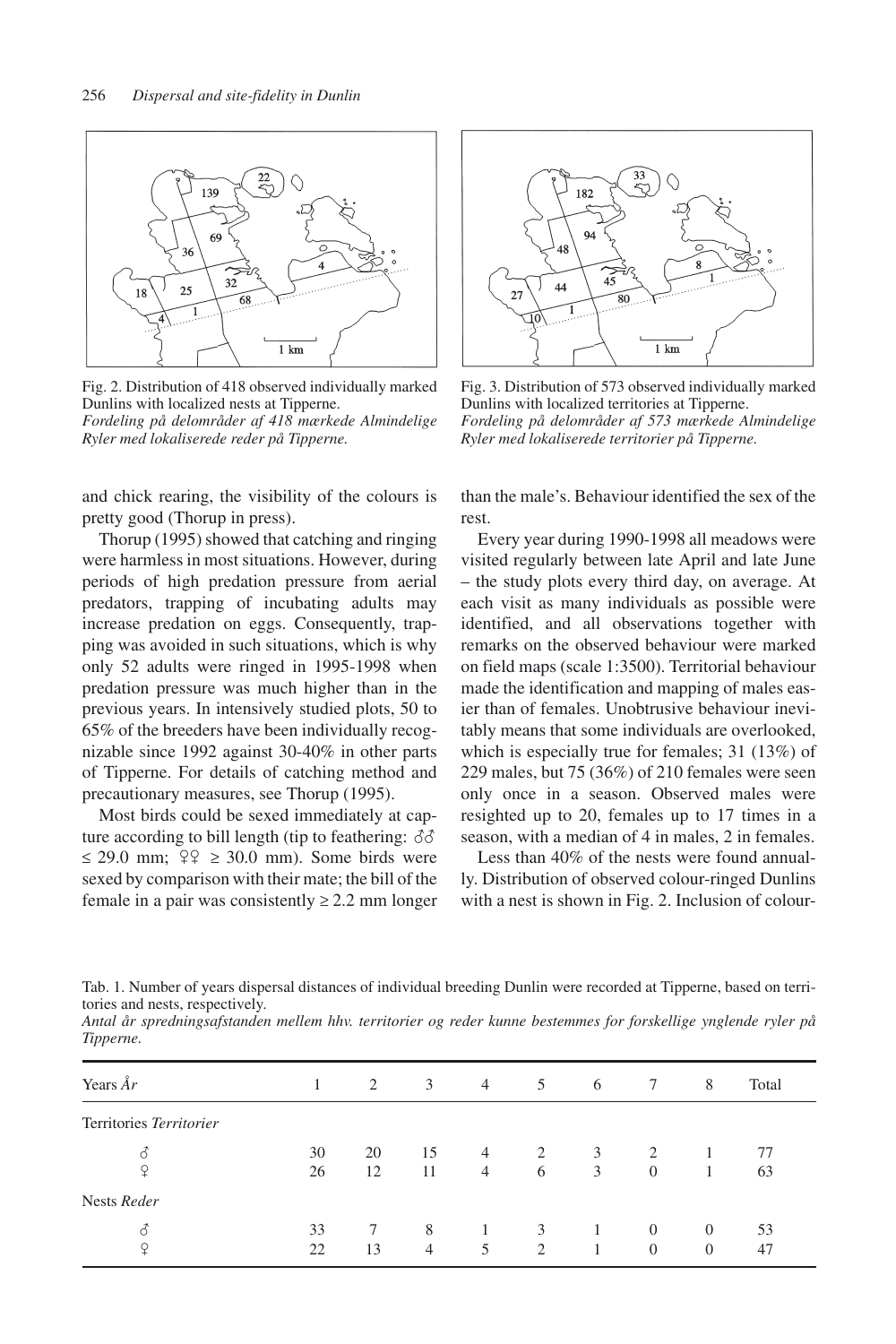ringed birds with a localized territory improved the coverage (Fig. 3). The following behavioural categories were accepted as indicative of a territory: 1) A bird apparently flushed from a nest or empty nestbowl, 2) A bird flushed or landing at least twice at the same place in suitable breeding habitat, 3) At least two observations separated by at least one week of a bird at the same place on the meadow, away from typical feeding sites, 4) An apparently alert bird watching on the meadow, 5) An alarming bird near newly hatched chicks. If more than one observation was made of territorial behaviour, the territory was marked at the site of the strongest indication, or at the midpoint of the observations. Most birds are represented more than once in the nest and territory data sets (Tab. 1).

The precision in mapping and inter-nest distances was estimated at  $\pm 10$  m in heterogeneous habitat with gullies and pools, and at  $\pm 20$  m in more homogeneous habitat. The precision of measured distances between mapped territories was estimated at  $\pm 50$  m.

A large proportion of nests and territories were localized in the northern and central parts of the reserve (Fig. 2 & 3). This means that short and medium distance dispersals are well covered, whereas possible dispersals farther than 2 km would be underrecorded due to undetected dispersals out of the reserve.

In the assessment of year-to-year dispersal only the site of the first-found nest/territory was used when two or more nests or territories were localized in one season.

Unsystematic checks for colour-ringed Dunlin were performed at some other important breeding sites in the country (Tab. 2).

#### **Site-fidelity and breeding dispersal**

Observations at Tipperne of territorial males suggested that typical territories had diameters of 250-300 m. Jackson (1994) and Holmes (1970) found similar values in Scotland and Alaska, respectively. In accordance with the terminology by Greenwood (1980) Dunlins returning to the same or an adjacent territory are considered sitetenacious. Consequently, a distance limit of 175 m (nest-to-nest dispersal) and 200 m (territory-toterritory dispersal) was chosen to define site-fidelity, the difference being due to the higher mapping precision of nests than of territories.

In analysing the relationship between dispersal distance and hatching success, the fate of a nest was determined by the presence of chicks or of eggshell fragments in the nest lining, empty nests without shell fragments being considered indicative of predation (Thorup 1998).

Pair-bonds were determined by the presence of a male and a female together in a territory or – at more than one occasion – at a pool or in the coastal zone; or by a female and a male incubating the same nest or alarming near the same chicks.

To analyse for the effect of experience on breeding dispersal, dispersals were grouped into disper-

Tab. 2. Extent of searches (proportion of breeders controlled) for colour-ringed Dunlin 1991-1998 in Danish populations of more than 10 pairs. Breeding population sizes according to Christensen 1984, Kjeldsen 1992, 1997, P.A.F. Rasmussen (in litt. 1997), Thorup 1997, 1998, Grell 1998 and Thorup & Rasmussen 1999. *Omfang af eftersøgninger af farvemærkede ryler 1991-1998 i danske ynglebestande på mere end 10 par.*

| Site              | Coordinates                         | Distance (km)<br>from Tipperne | Population<br>(pairs)   | Proportion<br>controlled                        | Investigators              |
|-------------------|-------------------------------------|--------------------------------|-------------------------|-------------------------------------------------|----------------------------|
| Lokalitet         | Koordinater                         | Afstand (km)<br>fra Tipperne   | <b>Bestand</b><br>(par) | Andel af bestand<br>undersøgt<br>for farveringe | <i><b>Observatører</b></i> |
| Rømø Sønderland   | $55^{\circ}07'$ N. $8^{\circ}30'E$  | 88                             | 20                      | 75-100%                                         | O. Thorup                  |
| Rømø Nørreland    | 55°10'N, 8°30'E                     | 82                             | $15 - 20$               | $0\%$                                           |                            |
| Fanø, Grønningen  | 55°28'N, 8°22'E                     | 47                             | $10-25$                 | 50-100%                                         | K. Fischer, O. Thorup      |
| Værnengene        | 55°52'N, 8°15'E                     | $<$ 5                          | $30 - 50$               | $10 - 20%$                                      | O. Amstrup, O. Thorup      |
| Bøvling Fjord     | 56°25'N, 8°08'E                     | 57                             | $10 - 45$               | $0\%$                                           |                            |
| Harboør Tange     | 56°39'N, 8°10'E                     | 85                             | 100                     | $0\%$                                           | $\overline{\phantom{a}}$   |
| Arup/Vesløs Vejle | 57°01'N, 8°55'E                     | 133                            | $15 - 25$               | $30 - 50\%$                                     | J.P. Kjeldsen              |
| Bygholm Veile     | 57°03'N, 9°06'E                     | 139                            | 60-120                  | 30-50%                                          | J.P. Kjeldsen              |
| Ulvedybet         | 57°06'N, 9°39'E                     | 160                            | $10-25$                 | $0\%$                                           |                            |
| Læsø, Rønnerne    | $57^{\circ}13'$ N. $11^{\circ}00'E$ | 226                            | 20                      | $0\%$                                           |                            |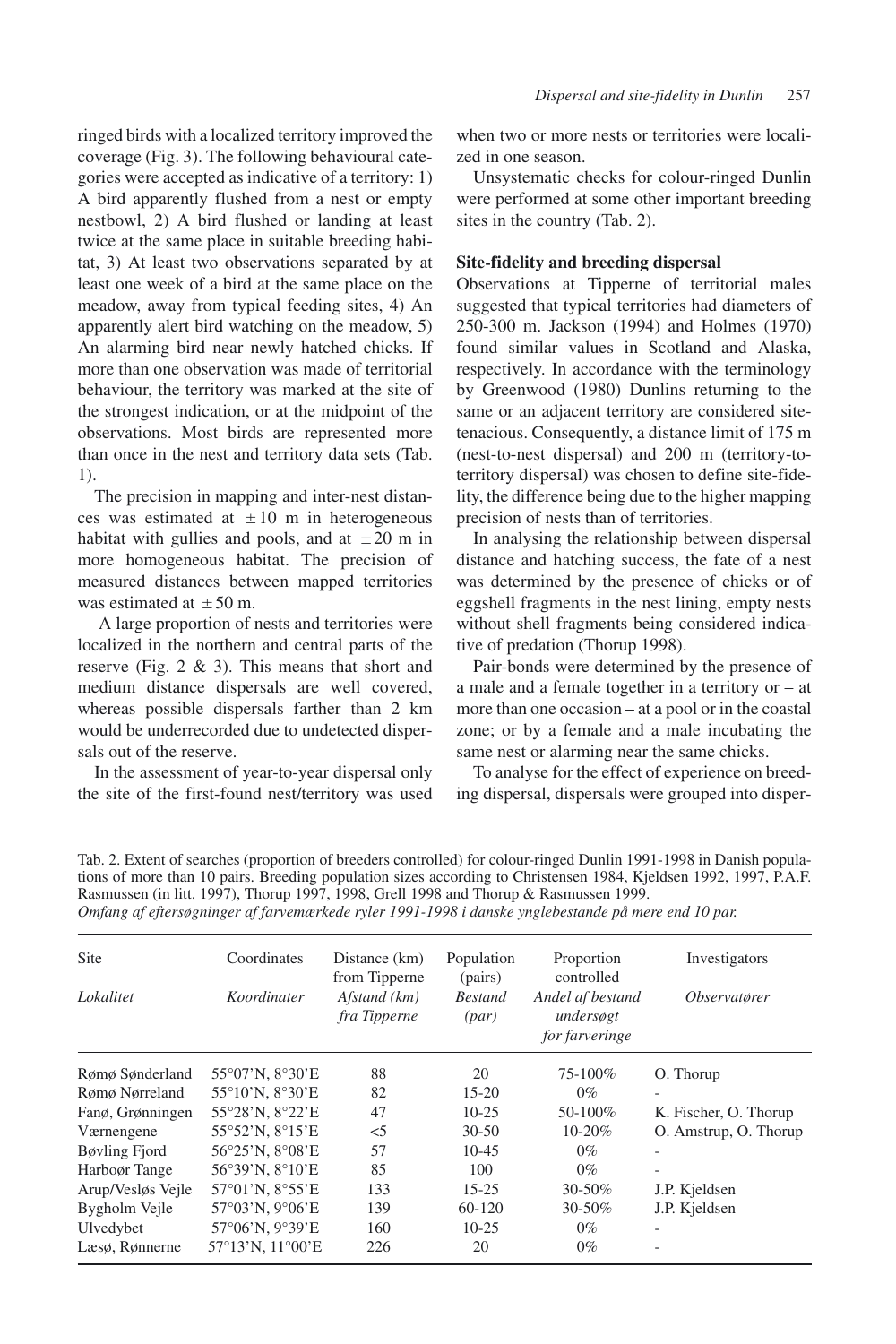Tab. 3. Breeding dispersal in Dunlin at Tipperne. Percentage of site-tenacious birds in nest-to-nest (≤175 m) and territory-to-territory  $(\leq 200 \text{ m})$  dispersals, and mean and median dispersal distances. The data set is subdivided into birds with and without hatching success the previous year.

*Spredning af ynglende ryler på Tipperne fra år til år. Andel stedtro fugle (*≤*175 m for reder,* ≤*200 m for territorier) og spredningsafstand.*

|                                                           | Percentage<br>site-tenacious<br>Pct stedtro | Mean dispersal<br>distance<br>Gennemsnitlig<br>spredningsafstand<br>m | Median dispersal<br>distance<br>Median af<br>spredningsafstand<br>m | $\mathsf{n}$ |
|-----------------------------------------------------------|---------------------------------------------|-----------------------------------------------------------------------|---------------------------------------------------------------------|--------------|
| <b>Nest-to-nest</b> Rede til rede                         |                                             |                                                                       |                                                                     |              |
| $\delta$ all <i>alle</i>                                  | 88                                          | 101                                                                   | 60                                                                  | 96           |
| $\frac{6}{7}$ all <i>alle</i>                             | 67                                          | 246                                                                   | 93                                                                  | 96           |
| $\delta$ hatching failure <i>uden klækningssucces</i>     | 71                                          | 129                                                                   | 80                                                                  | 35           |
| $\delta$ hatching success med klækningssucces             | 97                                          | 86                                                                    | 55                                                                  | 59           |
| <del>♀</del> hatching failure <i>uden klækningssucces</i> | 53                                          | 323                                                                   | 180                                                                 | 36           |
| <del>♀</del> hatching success <i>med klækningssucces</i>  | 77                                          | 191                                                                   | 70                                                                  | 57           |
| Territory-to-territory Territorium til territorium        |                                             |                                                                       |                                                                     |              |
| $\delta$ all <i>alle</i>                                  | 91                                          | 108                                                                   | 75                                                                  | 181          |
| $9$ all <i>alle</i>                                       | 66                                          | 325                                                                   | 125                                                                 | 155          |
| $\delta$ hatching failure <i>uden klækningssucces</i>     | 88                                          | 116                                                                   | 75                                                                  | 72           |
| $\delta$ hatching success med klækningssucces             | 93                                          | 103                                                                   | 75                                                                  | 102          |
| <del>↓</del> hatching failure <i>uden klækningssucces</i> | 49                                          | 428                                                                   | 205                                                                 | 55           |
| <del>♀</del> hatching success <i>med klækningssucces</i>  | 77                                          | 233                                                                   | 93                                                                  | 90           |

sals after the first year  $(n+1)$ , after the second year (n+2), and after three or more years of (known) experience (n+3+), n being the year of capture and colour-ringing. Dunlins at Tipperne start breeding in their second to fourth year of age (O. Thorup unpubl.), and n therefore corresponds to a minimum age of two years. Dispersal of birds in the first year after ringing activities were initiated in a sub-area were excluded from analysis since, by definition, all birds were then 'inexperienced'.

Laying takes place from late April till mid-June (Thorup 1998), and clutches or broods lost before mid-June are regularly replaced. In the present analysis of dispersal at replacements, data were only included if both nests were found.

Possible correlations were tested using chisquare tests; Yates' correction for continuity was applied in tests with one degree of freedom.

## **Results**

## **Breeding dispersal**

Dunlin at Tipperne showed a strongly female-biased dispersal (Fig. 4, Tab. 3), the difference between sexes in the proportion of birds showing site-fidelity being significant both for nests ( $\chi_1^2 = 10.6$ ; p < 0.005) and territories ( $\chi_1^2 = 31.5$ ; p < 0.001).



Fig. 4. Breeding dispersal of males (175 territories) and females (145 territories) of Dunlin at Tipperne, 1990-1998. *Spredningen hos hanner (175 territorier) og hunner (145 territorier) af Almindelig Ryle med tidligere yngleerfaring på Tipperne, 1990-1998.*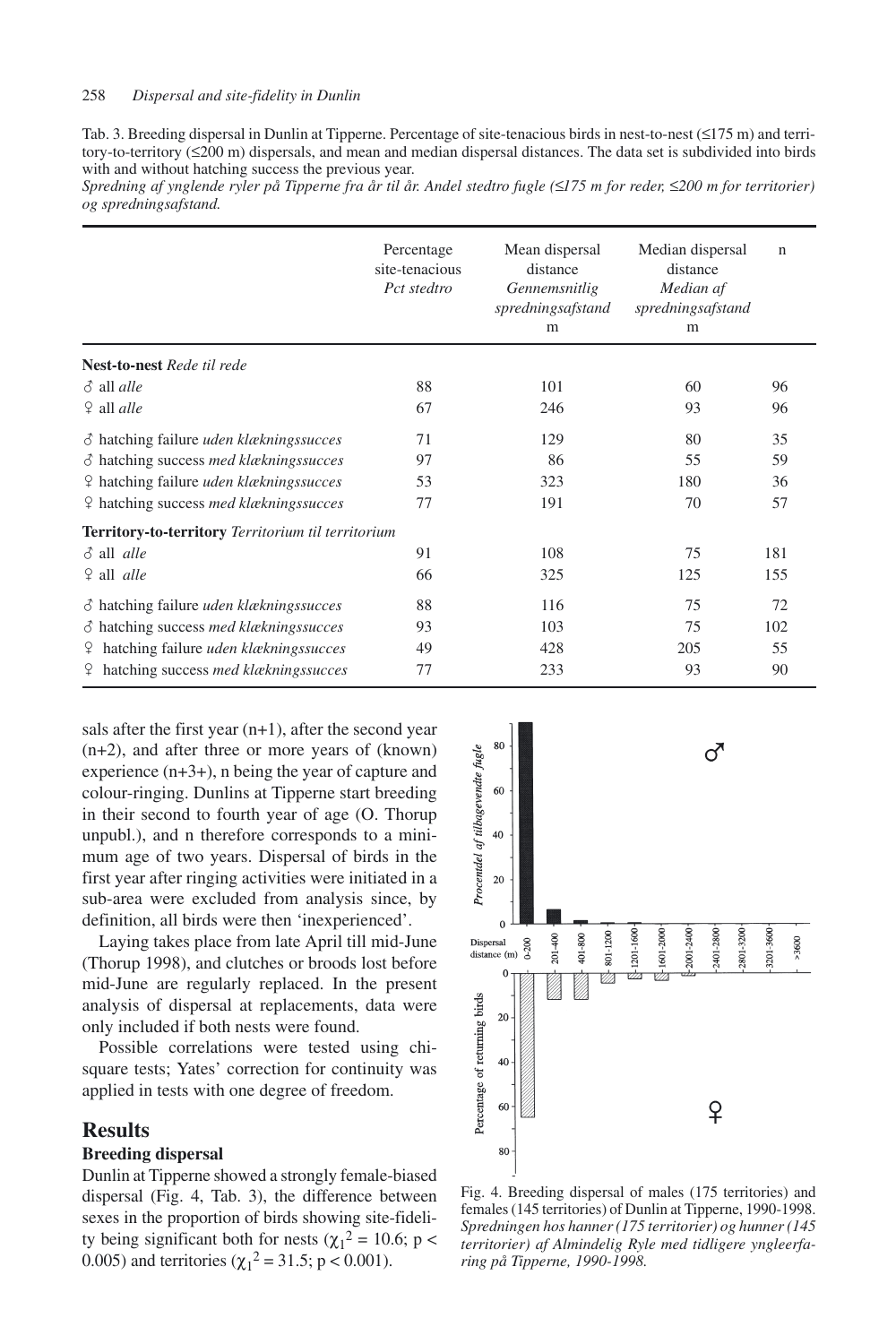

 $80$ റ് 60 : pair reunited samme mage bird with a new mate ny mage 40 20  $\overline{0}$ 



Fig. 5. Breeding dispersal (50 m zones) of males (96 nests, 181 territories) and females (96 nests, 155 territories) of Dunlin at Tipperne, 1990-1998.

*Spredningen (i 50 m zoner) hos hanner (96 reder, 181 territorier) og hunner (96 reder, 145 territorier) af Almindelig Ryle med tidligere yngleerfaring på Tipperne, 1990-1998.*

Breeding males only rarely dispersed more than 400 m (3% of all dispersals), whereas females regularly dispersed farther than 400 m (23% of dispersals).

42% of all males showed a very strong sitefidelity by placing their nest less than 50 m from their nest site in the previous year, as did 27% of the females (Fig. 5). A slight difference between nest-to-nest and territory-to-territory dispersal ranges is probably a consequence of the difference in precision at mapping.

#### **Factors affecting breeding dispersal**

*Effect of previous breeding success.* Hatching success had a significant impact on the subsequent dispersal distance (Tab. 3). The difference between failed and successful breeders in the proportion of site-tenacious birds was significant in nest-to-nest

Fig. 6. Breeding dispersal of Dunlin at Tipperne of birds in reunited pairs (n=  $\delta$ : 55,  $\frac{9}{5}$ : 56), and in birds pairing with a new mate (n=  $\delta$ : 51,  $\frac{6}{5}$ : 54).

*Spredningen fra år til år af Almindelig Ryle på Tipperne af fugle med samme mage som foregående år og fugle med ny mage.*

dispersal both in males ( $\chi_1^2 = 10.2$ ; p < 0.01) and females ( $\chi_1^2$  = 5.0; p < 0.05). A similar difference was found in territory-to-territory dispersal in females  $(\chi_1^2 = 10.4; p < 0.01)$ , but not in males  $(\chi_1^2 = 1.0; p > 0.1)$ . Despite the female bias in dispersal, the median dispersal distance of successful females (70 m) was less than the median distance of males with hatching failure in the previous year (80 m).

*Effect of mate-faithfulness.* Dunlin on Tipperne frequently changed mates; 33% of the pairs divorced (n=82) in years where both mates from the previous year were seen. Divorce-rate was only slightly higher in years following hatching failure, and the difference was not statistically significant  $(\chi_1^2 = 1.0; p > 0.1)$ : 70% of successful hatchers remained together, while 60% of failed hatchers did so.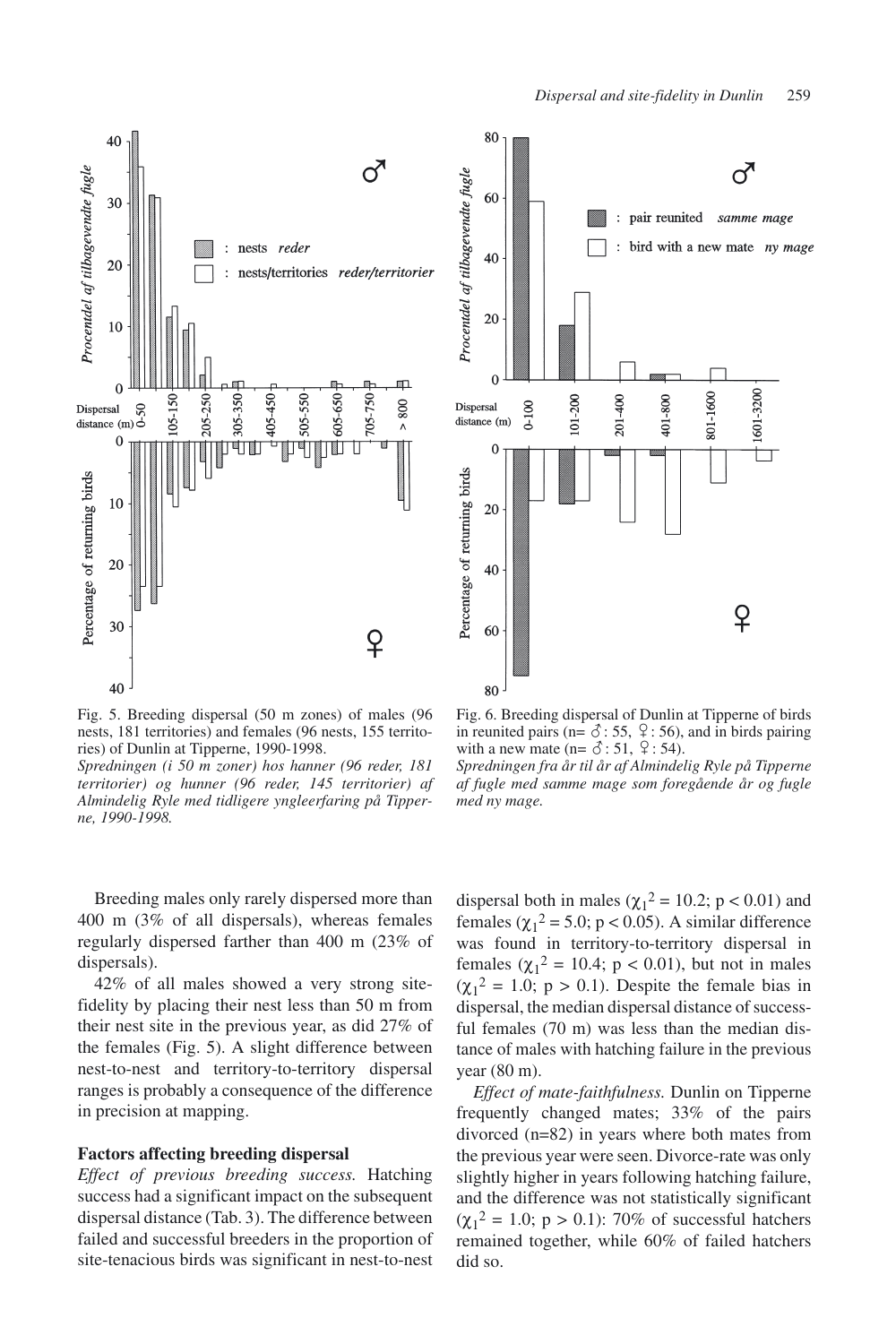| Tab. 4. Dispersal distance in Dunlin obtaining new mates; birds in which the previous mate was not seen, and birds |  |
|--------------------------------------------------------------------------------------------------------------------|--|
| in which the previous mate was present on Tipperne.                                                                |  |

| Afstand mellem redestedet i to på hinanden følgende år for Almindelig Ryle med ny mage. Opdelt på fugle, hvor den |  |  |  |
|-------------------------------------------------------------------------------------------------------------------|--|--|--|
| tidligere mage ikke sås det pågældende år, og fugle, hvor den tidligere mage sås på Tipperne.                     |  |  |  |

|                                  | Previous mate not seen<br>Tidligere mage ikke set |      | Previous mate present<br>Tidligere mage til stede |      |
|----------------------------------|---------------------------------------------------|------|---------------------------------------------------|------|
|                                  | m                                                 | (n)  | m                                                 | (n)  |
| $\delta$ mean gennemsnit         | 167                                               | (17) | 150                                               | (27) |
| $\delta$ median                  | 100                                               | (17) | 85                                                | (27) |
| $\varphi$ mean <i>gennemsnit</i> | 399                                               | (19) | 590                                               | (27) |
| $\degree$ median                 | 375                                               | (19) | 360                                               | (27) |

The extent of dispersal was much higher in birds that obtained a new mate than in birds that remained together (Fig. 6). Apart from one case in which a pair together moved 635 m between one year and the next, all reunited pairs  $(55 \& \& 56 \& \& 9)$  bred in the same or an adjacent territory as in the previous year. 88% of males with a new mate (n=51) were site-tenacious in contrast to only 33% of the females with a new mate (n=54). Dispersal distance of birds obtaining a new mate was similar in birds whose previous mate was absent and in divorced birds (Tab. 4).

*Effect of experience.* Breeding experience had no effect on male dispersal, whereas experienced female breeders had a higher dispersal rate than less experienced ones (Tab. 5). Only 19% of the

females with only one (known) year of breeding experience dispersed more than 200 m, whereas 43% of females known to have bred for two or more years did so; the difference is statistically significant ( $\chi_1^2 = 5.1$ ; p < 0.05). The stronger tendency of experienced female breeders to disperse was apparent both in females that failed and females that successfully hatched a clutch in the previous season.

## **Dispersal at replacements**

Dispersal distance at replacement is known for 29 breeders (Tab. 6). Most replacements involved the original pair, and 20 different nests are represented in the data set. One pair laid a replacement clutch 625 m from the first nest. No other mate-faithful

Tab. 5. Effect of breeding experience on dispersal in Dunlin at Tipperne. The year an incubating bird was colourmarked is denoted 'n', and rates of dispersal (movement of more than 200 m and 350 m, respectively) between subsequent breeding seasons are shown for years n+1, n+2, and later (n+3+). The number of observations in each category is given in brackets.

|  |                                | Yngleerfaringens indflydelse på spredningen af Almindelig Ryle på Tipperne. Året hvor den rugende fugl farvemær-     |  |  |  |  |
|--|--------------------------------|----------------------------------------------------------------------------------------------------------------------|--|--|--|--|
|  |                                | kedes er betegnet n, og flytningen er vist for årene n+1, n+2, og de efterfølgende år (n+3+). Antal observationer pr |  |  |  |  |
|  | kategori er anført i parentes. |                                                                                                                      |  |  |  |  |

| Experience<br>Yngleerfaring |             |      | Percentage dispersed $(>200 \text{ m})$<br>Andel $(\%)$ der flyttede >200 m |      | Percentage dispersed $(>350 \text{ m})$<br>Andel $(\%)$ der flyttede > 350 m |        |                |      |  |
|-----------------------------|-------------|------|-----------------------------------------------------------------------------|------|------------------------------------------------------------------------------|--------|----------------|------|--|
|                             | All<br>Alle |      | After hatching<br>failure<br>Uden klæknings-                                |      | After successful<br>hatching<br>Med klæknings-                               |        | All<br>Alle    |      |  |
|                             |             |      | succes                                                                      |      |                                                                              | succes |                |      |  |
| $\delta$ n+1                | 10          | (41) | 11                                                                          | (9)  | 6                                                                            | (31)   | $\theta$       | (41) |  |
| $\delta$ n+2                | 9           | (44) | 14                                                                          | (22) | 5                                                                            | (20)   | $\overline{2}$ | (44) |  |
| $\delta$ n+3+               | 11          | (75) | 14                                                                          | (36) | 8                                                                            | (37)   | $\overline{4}$ | (75) |  |
| $2$ n+1                     | 19          | (32) | 29                                                                          | (7)  | 16                                                                           | (25)   | 9              | (32) |  |
| $2n+2$                      | 45          | (33) | 50                                                                          | (16) | 33                                                                           | (15)   | 27             | (33) |  |
| $2 n+3+$                    | 41          | (75) | 60                                                                          | (30) | 26                                                                           | (38)   | 35             | (75) |  |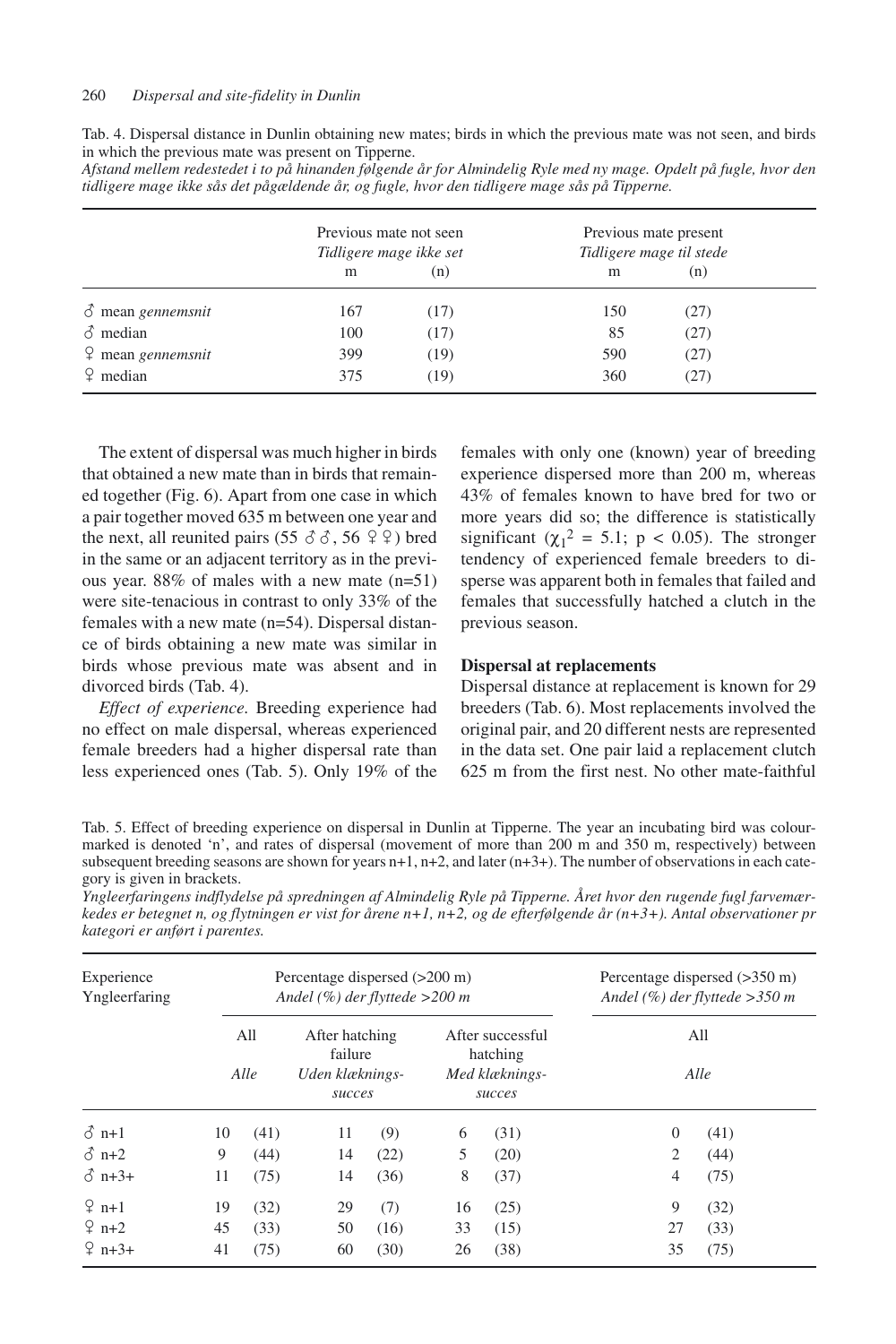|                                   |          | $0-50$ 55-100 |          |                |             | 105-150 155-200 205-250 255-300 305-350 355-400 |          | >400 | Total |
|-----------------------------------|----------|---------------|----------|----------------|-------------|-------------------------------------------------|----------|------|-------|
| $\delta$ all <i>alle</i>          | 4        | 4             |          | $\overline{2}$ | $2^{\circ}$ | $\Omega$                                        | $\theta$ |      | 15    |
| $\delta$ new mate <i>ny mage</i>  | $\sim 0$ | $\theta$      | $\theta$ | $\theta$       | 2           | $\theta$                                        | $\theta$ |      |       |
| $\Omega$ all <i>alle</i>          | 4        | 6             | $\theta$ |                | $\Omega$    | $\Omega$                                        | $\theta$ |      | 14    |
| $\varphi$ new mate <i>ny mage</i> | $\sim 0$ | 0             | $\theta$ | $\theta$       | $\theta$    | $\Omega$                                        | $\theta$ |      |       |

Tab. 6. Dispersal distance between first clutches and replacements in Dunlin at Tipperne. *Spredningsafstand fra førstekuld til omlæg for Almindelig Ryle på Tipperne.*

pair dispersed more than 200 m, whereas two males and one female with new mates moved between 200 and 400 m. The pattern at replacements is very similar to the year-to-year dispersal pattern.

## **Dispersal at second clutches**

Genuine second clutches seem to be very rare. Successful males were never seen to reassume courtship or display activities after leaving their well-grown chicks. On the contrary, most females leave their mate and chicks about one week after hatching, and often they remate. Breeding has been proved twice in such late-established pairs at Tipperne, the nests being 385 m and 70 m, respectively, from the first nests of the females. This is within the normal range of year-to-year breeding dispersal distances in females with new mates (Fig. 6).

# **Discussion**

Site-fidelity means that a bird returns to a familiar area. There may be different levels of familiarity to search for, however. The entire Dunlin population of the Tipperne peninsula shares common feeding areas at the mudflats in the surroundings, and returning to the peninsula means a return to familiar feeding conditions. During chick-rearing family groups may move several hundred meters, and especially the males gain experience of favorable chick feeding areas during this period. A return within a radius of, e.g., 500 m from the previous nest site would be another possible 'familiarity unit' to choose when defining site-fidelity. In this study the 'action area' during pair formation and incubation period was chosen as the unit to express site-fidelity. It turned out to be a very useful unit to reveal various dispersal patterns. The alternative choice of the entire Tipperne peninsula would highlight the very low degree of flexibility in dispersal, as 100% of the Dunlins would then be site-tenacious.

A possible bias by underrecording long distance dispersals (>2 km), due to undiscovered dispersals outside the reserve, is estimated to be negligible in males and very slight in females, on basis of the observed pattern of short and medium distance dispersal (Fig. 4) and the lack of resightings at other Danish breeding sites (Tab. 2).

There are missing values in both the nest and the territory data because every year several territory owners and nest incubators were not identified. A comparison of dispersal distances of birds localized each year with distances of birds localized in some years only indicates that no systematic bias applies to the missing values – birds did not move gradually in any fixed direction.

*Effect of previous breeding success.* It is commonly found in birds that individuals disperse farther following breeding failure (e.g. Oring & Lank 1984, Jackson 1994). Jackson (l.c.) found a significantly higher proportion of unsuccessful female Dunlins dispersing more than 100 m from their previous breeding site than successful ones, but was unable to find a similar tendency in males; the dispersal level in male Dunlins is so low that an effect is very difficult to detect. However, by defining site-fidelity as the dispersal of less than 175 m, combined with a precise mapping of nest sites, this study succeeded in showing that males also tend to disperse farther following hatching failure.

Oring & Lank (1984) used Dunlin as an example of a species showing no flexibility in dispersal as a reaction to breeding failure. This holds true at the level of the locality: every Dunlin returns to its former breeding area irrespective of the breeding success in the previous year. At a finer scale, however, both mates react to breeding failure by dispersing, albeit at short distances only, particularly in males. Such small scale flexibility may be advantageous in a heterogeneous habitat in allowing the birds to react on changed predatory regimes, overgrowing of former nest habitat, or the like, without abandoning the benefits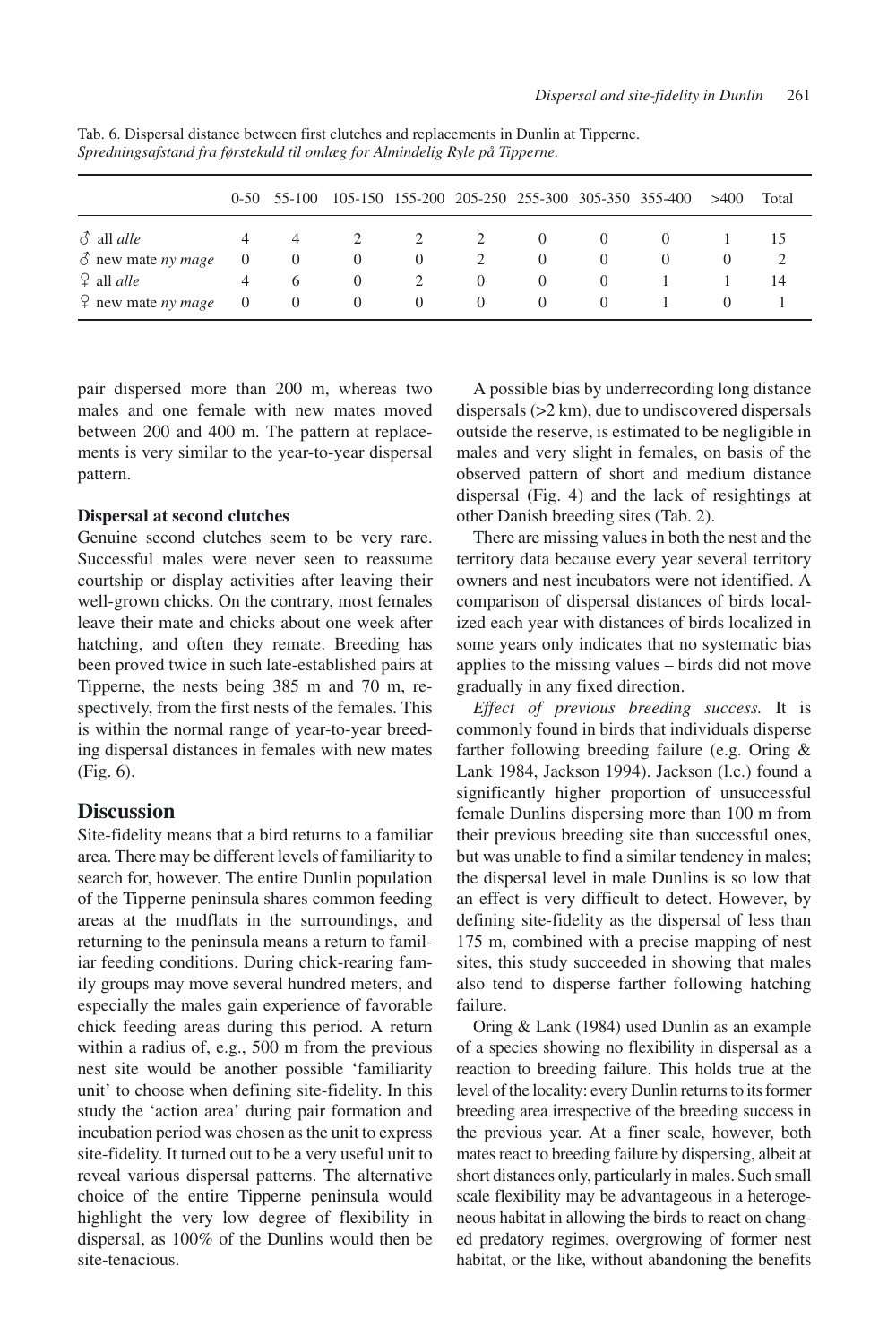from familiar surroundings (feeding grounds).

*Effect of mate-faithfulness.* The very high sitefidelity of the Dunlin means that dispersal almost inevitably implies a mate change. But divorce rate is not much higher following hatching failure than following hatching success. The combination of a strong correlation between hatching failure and dispersal and a lack of correlation between hatching failure and divorce is possible because a high proportion of divorced breeders settle within 200 m of the nesting site of the previous year. Not only did 88% of divorced males settle with their new mate within the 200 m limit, also 33% of the divorced females settled at the margin of the previous territory or the neighbouring territory, frequently with their former mate as nearest neighbour. Divorce apparently is not a consequence of breeding failure but rather a choice for a better option. Sandercock (1997) found a higher nesting success in pairs of Western Sandpipers *Calidris mauri* that eventually divorced.

In an Oystercatcher *Haematopus ostralegus* study the female was the active partner in a divorce in most cases. As a rule the 'victim' of the divorce lost its breeding status, while the chooser either stayed in the territory or moved to a neighbouring territory (Ens et al. 1993).

The observed divorce pattern in Dunlin at Tipperne is consistent with a system in which it is mainly the female who chooses divorce. She may do so to obtain a better mate or a better territory. Systematic behavioural studies of Dunlin pairbonds and divorces are lacking, however, making it impossible to substantiate the causes of divorce in this species.

Mate-faithfulness is often calculated by examining divorce-rates of recaptured pairs. This approach may underestimate the true divorce rate because the probability of capturing both members of a divorcing pair is lower than of capturing a reunited pair (Sandercock 1997). Such a bias is unlikely in this study since returning birds were recorded by resightings.

*Effect of experience.* A marked difference in dispersal between less and more experienced breeders, as was found in this study, has not been reported previously. In their reviews Oring & Lank (1982, 1984) refer to higher return rates in female Temminck's Stint *Calidris temminckii* and female and male Spotted Sandpiper *Actitis macularia* with increasing breeding experience, somewhat contradictory to the present Dunlin data. The two studies did not measure dispersal – they were performed at isolated breeding sites (Hildén 1975, Maxson & Oring 1980), and a dispersal distance of more than a few hundred meters would have marked the bird as 'not returned'.

The observed small rate of dispersal in inexperienced female breeders at Tipperne could be an artifact if a large proportion of unsuccessful females did not return to Tipperne at all after their first breeding attempt. However, the return rate of unsuccessful females was only slightly lower than that of successful ones (O. Thorup unpubl.).

At a first glance increased experience of a territory ought to increase the advantage of site-fidelity. On the other hand, increased breeding experience also means increased knowledge of the entire breeding area, so experienced females may better be able to assess where optimal breeding sites are available than inexperienced females.

Oring & Lank (1984) hypothesized that females disperse farther than males because females face the risk at arrival of finding their previous male already mated and the former territory thus defended both by the male and the new female. However, less experienced (more site-tenacious) female Dunlins at Tipperne hardly arrive earlier than experienced females, and neither does the stronger dispersal of unsuccessful females appear explainable by arrival time.

The underlying causes notwithstanding, the observed dispersal pattern does not suggest that females are forced to divorce or disperse. Increased dispersal with experience probably reflects an improvement in the females' ability to increase reproductive success by taking advantage of variability in breeding habitat, as has been suggested in a number of passerine species (cf. Oring & Lank 1982). It appears likely, for example, that experience increases 'self-confidence' and/or status and, consequently, the possibility to choose a preferred mate or territory.

#### **Implications for conservation**

The high site-fidelity of breeders together with a dispersal pattern closely linked to previous breeding success highlight the Dunlin's need of stable and predictable breeding areas. This implies stable management practices concerning, e.g., grazing schemes and mowing schedules at breeding sites. Such management practices may inflict a substantial egg and chick mortality to late breeding species like Dunlin but are also important in creating suitable breeding habitat (Thorup 1998).

The Tipperne data do not allow an assessment of natal dispersal which might make it possible to estimate the ability of the species to establish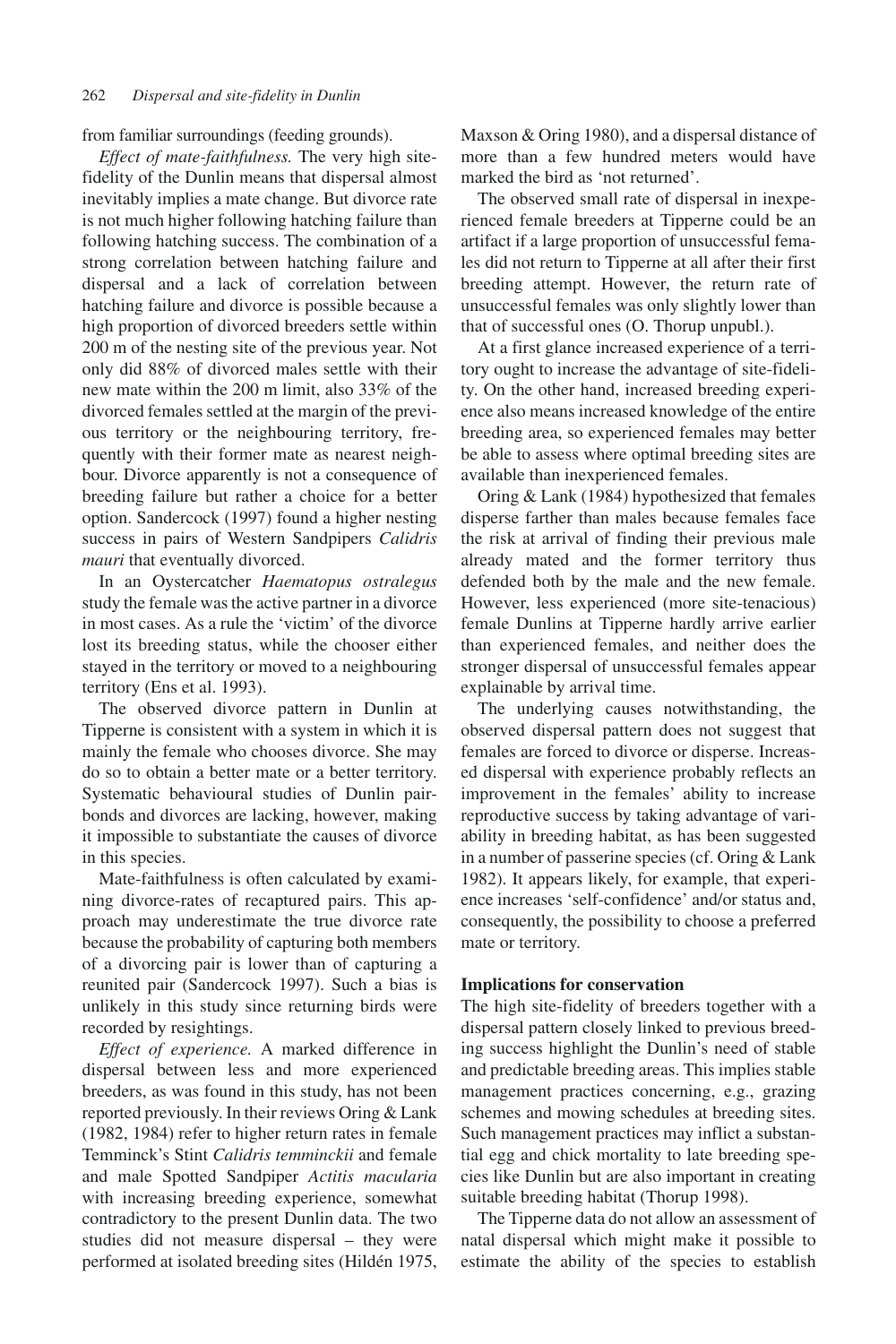

Dunlin. Photo: Poul Reib. *Almindelige Ryler er meget stedtro, men hunnerne vælger oftere nye ynglesteder end hannerne, og både hanner og hunner, der har mistet yngelen, er tilbøjelige til at flytte til et nyt territorium året efter.*

breeding populations in restored meadow areas. However, two long-distance natal dispersals observed in Finland (Soikkeli 1970a) do indicate that young breeders have some flexibility. Natal philopatry, in terms of chicks returning to their birth site, is well developed in Dunlin as well as in several other shorebird species (e.g. review in Oring & Lank 1984, Kruk et al. 1998).

Strong site-fidelity (together with natal philopatry) generates a strong attachment of Dunlins to their breeding grounds, leaving little opportunity for forced dispersal as a response to changes in local breeding conditions (e.g. an abrupt change of management). Such changes may lead to local catastrophes to populations. In this respect Baltic Dunlin shares conditions with other shorebirds associated with cultural grasslands, such as Blacktailed Godwit *Limosa limosa* and Redshank *Tringa totanus* (Thompson & Hale 1989, Groen 1993, Kruk et al. 1998).

To ensure viable populations of Baltic Dunlin it is of major importance to safeguard all major breeding sites. Dispersal patterns are, without any doubt, evolved to ensure survival in a stable environment, and without core areas with predictable breeding conditions the small and decreasing population of less than 2000 pairs (Thorup 1998)

is threatened with extinction.

## **Acknowledgments**

Jan Drachmann, Kaj Kampp, Jørgen Peter Kjeldsen and Hans Meltofte made valuable comments on an earlier version of this paper. The Danish Ministry of Environment and Energy – through Skov- og Naturstyrelsen and Danmarks Miljøundersøgelser (NERI) – gave permission to undertake research at Tipperne and provided accommodation and equipment for the study. The staff at Tipperne – especially Ole Amstrup – made a large number of the resightings of colour-ringed birds. Jørgen Peter Kjeldsen, Vejlerne, and Kim Fischer, Fanø, checked many Dunlins for colour-rings in their respective study areas.

## **Resumé**

#### **Spredning hos ynglende Almindelige Ryler på Tipperne**

En fugl, der vender tilbage til sit gamle ynglested, kan drage fordel af sit kendskab til velegnede redesteder, velegnede fourageringsområder og prædationsforhold. På den anden side kan en fugl ved at flytte forbedre sine ynglemuligheder, hvis den finder et mere velegnet yngleområde.

Fugle, der som Almindelig Ryle er monogame og hævder territorium, er normalt meget ynglestedtro. Hovedparten af de voksne ryler, der er i live, vender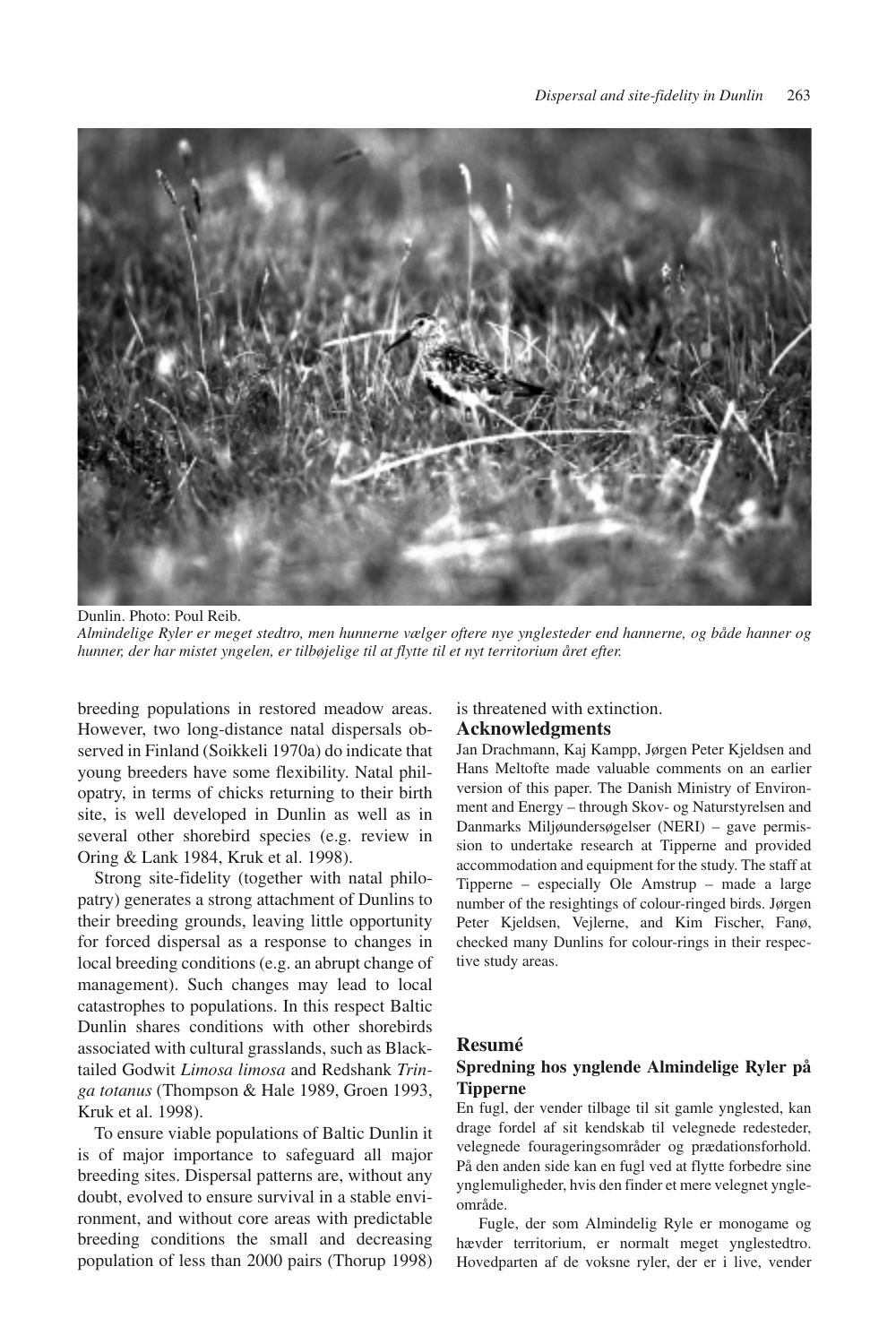tilbage til samme ynglelokalitet, som de ynglede på året før. På Tipperne genfindes mellem 74% og 94% af ynglefuglene fra året før, hvilket må være meget nær alle de fugle, der har overlevet. Spredningen af erfarne ynglefugle foregår altså først og fremmest inden for den en gang valgte ynglelokalitet.

Mellem 110 og 175 par ryler er udbredt på næsten alle engene på Tipperne og på de fugtigste dele af Værnengene (Fig. 1). Denne undersøgelse er foretaget inden for reservatets grænser, men på en række andre vigtige yngleområder for Almindelig Ryle i Danmark er der ledt efter farvemærkede fugle (Tab. 2). Uden for Tipperne er der foreløbig kun fundet farvemærkede fugle på Værnengene.

1990-1998 er der farvemærket 208 voksne ryler. Siden 1992 har 40-50% af Tippernes ynglefugle været farvemærket.

De vigtigste ryleområder på Tipperne er i gennemsnit besøgt hver tredje dag mellem sidst i april og sidst i juni, og så mange fugle som muligt er individbestemt og kortlagt med bemærkninger om adfærd. Fuglene, især hunnerne, optræder dog så diskret, at der hvert år har været fugle, der er blevet overset, og 13% af de observerede hanner og 36% af hunnerne er kun set én gang i løbet af en sæson.

Rederne er så godt skjult, at mindre end 40% er fundet. Fordelingen af lokaliserede farvemærkede fugle med reder er vist i Fig. 2, mens Fig. 3 viser udbredelsen af fugle, hvor territoriet blev kortlagt. Ved opmåling af afstanden mellem to reder vurderes usikkerheden til  $\pm 10$  m i områder med loer og pander og  $\pm 20$  m i mere homogene områder. Ved opmåling af afstanden mellem territorier vurderes usikkerheden til  $\pm 50$  m. Mange individer indgår i materialet flere gange, da alle flytninger er medtaget (Tab. 1).

Erfarne ynglefugle viste en signifikant større spredning hos hunner end hos hanner (Fig. 4, Fig. 5, Tab. 3); 42% af hannerne placerede deres rede mindre end 50 m fra redestedet året før, mens det tilsvarende tal hos hunnerne var 27%. Forskellen på de målte spredningsafstande mellem reder og mellem territorier afspejler den større præcision ved redekortlægningerne.

Fugle, der flyttede deres rede mindre end 175 m og deres territorium mindre end 200 m, betragtes her som stedtro. Signifikant flere både hanner og hunner, hvis æg klækkede det foregående år, var stedtro, end ryler, der mistede deres kuld (Tab. 3). Det er tidligere vist, at hunner uden ynglesucces er mere tilbøjelige til at flytte (Jackson 1994), men den aktuelle undersøgelse påviser for første gang, at dette også gælder de mere stedtro hanner.

Monogame fugle, der udviser en høj grad af stedtrohed, er normalt også meget partro. I denne undersøgelse opløstes dog 33% af alle parforhold, hvor begge mager var konstateret i live. Årsagen til opløsningen af parforholdet er sjældent manglende ynglesucces (Tab. 4); forskellen på fugle med og uden succes er ikke særlig stor: 70% af par med klækningssucces og 60% uden klækningssucces genforenedes. Da territoriet er det sted, hvor pardannelsen finder sted, er det ikke overraskende, at spredningen er størst hos fugle, der fik en ny mage

(Fig. 6); kun i ét tilfælde flyttede et par et langt stykke sammen, mens alle øvrige genforenede par bosatte sig mindre end 200 m fra forrige års redested.

For at undersøge om øget yngleerfaring havde nogen indflydelse på spredningsmønstret, opdeltes alle registrerede flytninger efter hvor mange år efter mærkningen, de fandt sted. Rylerne er dog ikke nødvendigvis mærket det første år, de ynglede, og for at undgå de mest oplagte fejl, medtages fugle ikke det første år efter mærkningsstarten i et delområde.

Der fandtes ikke noget mønster i hannernes spredning, men hos hunnerne sås, at fugle med mere erfaring spredte sig i langt højere grad end fugle med mindre erfaring (Tab. 5). En sådan ændring af spredningsmønstret med tiltagende erfaring er ikke tidligere påvist hos nogen vadefugleart, og den antyder, at opløsning af parforhold og spredning hos hunnen er udtryk for et valg (som foreslået for Strandskade af Ens et al. (1993)), og ikke er påtvunget af omstændighederne (som foreslået af f.eks. Oring & Lank (1984)).

Omlægskuld placeredes i de fleste tilfælde mindre end 200 m fra første kuld, hvis parret holdt sammen, mens de placeredes mellem 200 og 400 m fra første kuld, når parret var nyetableret (Tab. 6). Denne spredning svarer til den fundne år-til-år spredning.

Regulære andetkuld er meget sjældne. Succesfulde hanner er aldrig set yngleaktive efter at de har forladt ungerne, mens succesfulde hunner ofte forlader ungerne ca en uge efter klækningen og danner par med en ny mage. Kun to gange er ynglen hos sådanne sent etablerede par dog dokumenteret; reden fandtes hhv. 70 og 385 m fra hunnens første kuld. Spredningen falder altså indenfor rammerne af år-til-år spredningen hos hunner med ny mage.

Fugles spredningsmønstre bestemmer génudvekslingen mellem bestande og regioner og derfor også, hvordan bestandene udvikles. Præcis viden om spredning er derfor afgørende for muligheden for at foretage en passende beskyttelse af en bestand. Den baltiske ryle er i dag en lille bestand, der de seneste ti-år har været udsat for en voldsom tilbagegang (Thorup 1998). Den baltiske ryles høje grad af stedtrohed viser en tilpasning til et stabilt miljø og en manglende evne til at reagere på forringelser af yngleområdet. Den baltiske ryles overlevelse er derfor afhængig af, at bestandens få tilbageværende kerneområder nyder udstrakt beskyttelse. En sådan beskyttelse inkluderer en stabil landbrugsmæssig drift, f. eks. hvad angår kreaturgræsning og høslæt; to driftsformer, der forkert udført medfører en stor dødelighed hos æg og unger, men som samtidig er nødvendige for at opretholde habitater med kortgræssede enge, som rylen er afhængig af.

#### **References**

- Christensen, J.O. 1984: Nissum Fjords ynglefugle 1983. – Landbrugsministeriets Vildtforvaltning, Vildtreservatkontoret.
- Ens, B.J., U.N. Safriel & M.P. Harris 1993: Divorce in the long-lived and monogamous Oystercatcher *Haematopus ostralegus*: incompatibility or choosing